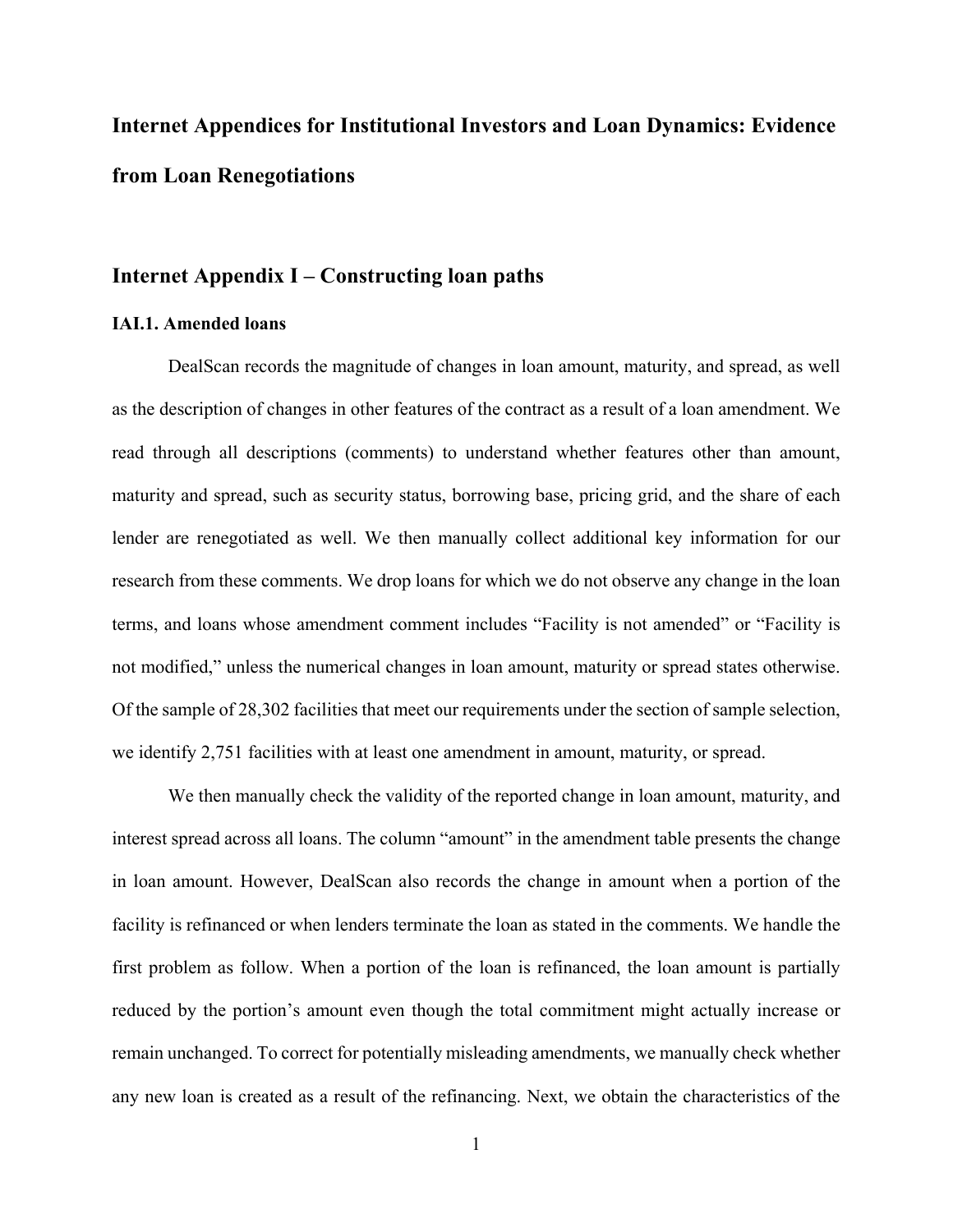combined loan by computing the weighted average maturity and weighted average spread. The weights are determined by the amount of the remaining old facility and the new refinanced facility. Regarding the second case, we do not consider termination as a renegotiation event.

The column "maturity" is measured as the difference in months between the amended date and the new maturity date. The maturity extension/reduction is computed by taking the difference between the new termination date and old termination date. The LIBOR column indicates the amended premium over LIBOR. We also read through the comments to infer the pricing in case the LIBOR observations are missing. The final sample of amended loans consists of 2,446 unique facilities and 3,745 amendments.

#### **IAI.2. Refinanced loans**

 Roberts (2015) argues that there are three types of loan renegotiations: amendments; amended and restated agreements; and rollovers. While amendments are explicitly reported as explained above, amended and restated agreements, and rolled-over agreements result in a new contract that replaces the previous contract in the DealScan data. However, we note that loans that are replaced are not necessarily renegotiated loans. For instance, we do not consider it as part of an original loan's path if the loan is replaced by a new loan from a different lead-lender. In what follows, we explain our method to extract "refinanced" loans from DealScan data.

To identify refinanced loans, we first identify facilities that have the same borrowing firm, lead lender, and loan type. A loan is considered to be the renegotiated version of prior loan if it starts before the prior loan matures. Each refinanced loan will represent one renegotiation round. A complication in identifying refinanced facilities is the common practice in the banking industry that banks package multiple loans and offer the package to the borrower as a part of one contract.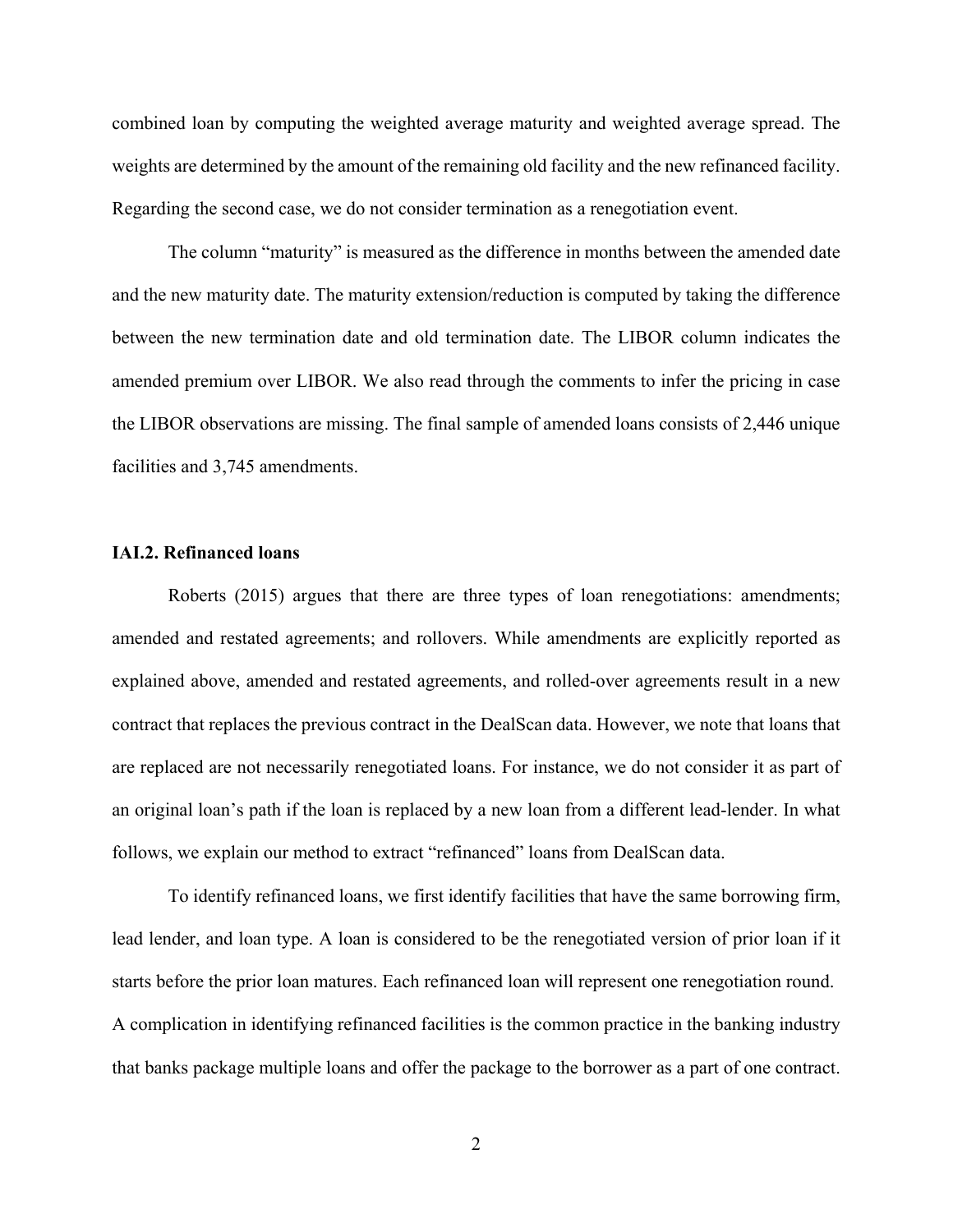As a result, it is complicated to determine which facility should be selected into a loan path out of multiple facilities that have the same borrowing firm, lead arranger, loan type and are issued on the same date. To overcome this difficulty and facilitate the construction of loan paths, we exclude firms which issues multiple similar loans with respect to type and lead lender on the same date. In the end, we identify additional 3,663 refinanced loans. Combining with 3,745 amendments based on the first method, we obtain a final sample of 7,408 renegotiation rounds that constitute 4,369 unique loan paths.

Table IAI demonstrates the evolution in the lending structure of three loans with nonbank institutional lenders in their lending structure in the next renegotiation round.<sup>1</sup> The first example is a 5-year \$75 million loan to Matrix Service Co, a provider of energy solutions in November 2006. JP Morgan Chase was the lead bank and participated along with three other commercial banks and one nonbank, BMO Capital Markets Financing Inc (an Investment Bank). The syndicate structure remained the same when a new loan negotiation occurred in June 2007. The second example is a 5-year \$75 million loan to Cross Country Healthcare, a provider of healthcare recruiting and workforce solutions in November 2005. When the lending syndicate renegotiated with the borrower in September 2008, a new nonbank, Siemens Credit Corporation (a Finance Company) joined the syndicate. The third example is a 5-year \$175 million loan to ResCare Inc., a provider of residential, therapeutic, job training, and educational support services, in October 2005. A nonbank syndicate member, General Electric Capital Corp (a Finance Company), is present in the syndicate at the time of loan origination in October 2005 but exits the syndicate before the loan is renegotiated with the borrower in June 2006.

 $\overline{a}$ 

<sup>&</sup>lt;sup>1</sup> The first column in the three examples in Table IAI does not necessarily show the original lending syndicate for the first time the loan is made. Instead, the two columns in each example reflect the change in syndicate structure between two consecutive renegotiation rounds.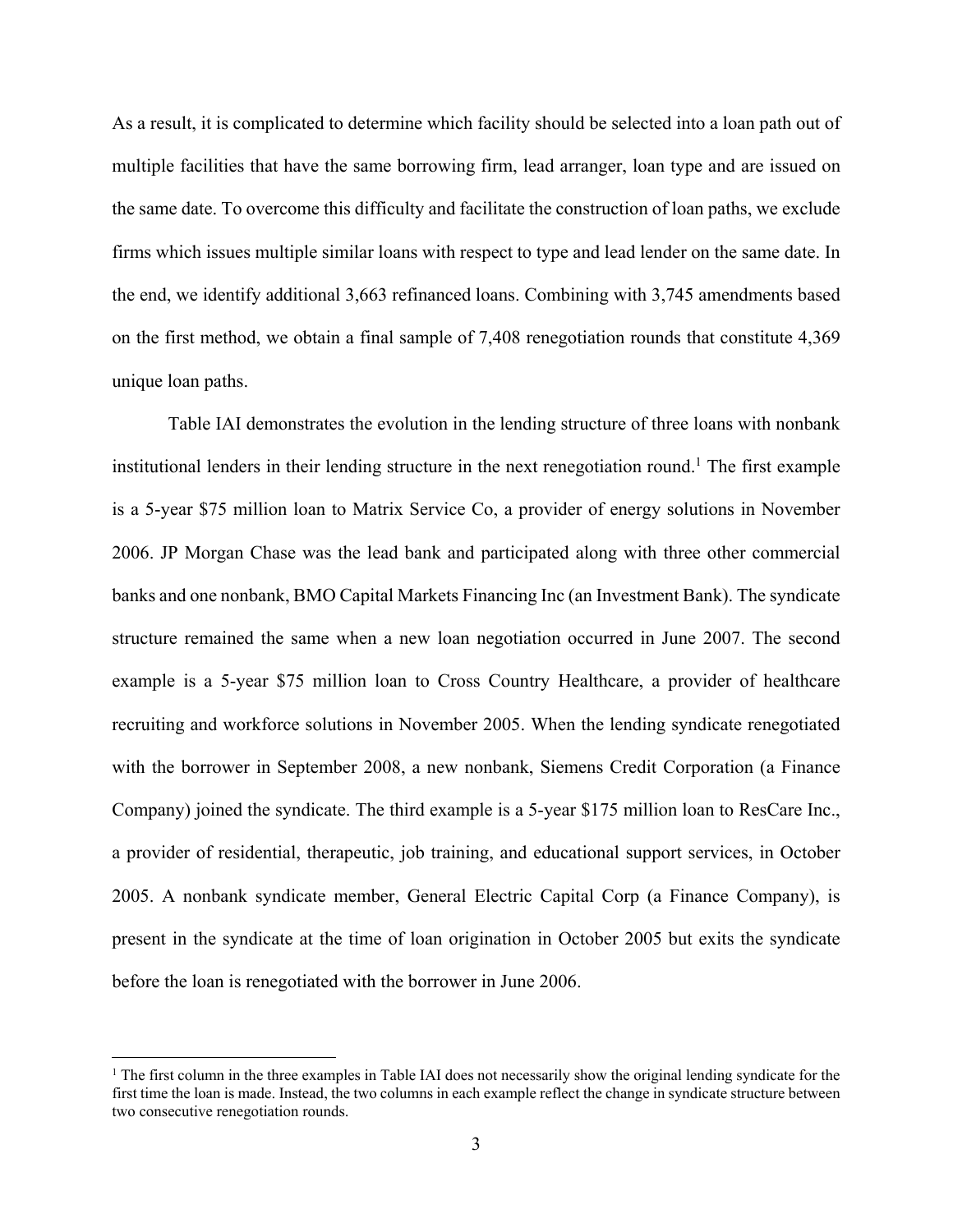#### **Table IAI: Three Examples of the Evolvement in Lending Syndicate Structure**

*Example 1:* A 60-month \$75 million loan was given to Matrix Service Company, a provider of energy solutions on November 30, 2006. The lending syndicate structure does not change the next time lenders negotiate with the borrower.

|                      | <b>November 30, 2006</b>                 | June 29, 2007                            |
|----------------------|------------------------------------------|------------------------------------------|
| <b>Lead Arranger</b> | JP Morgan Chase                          | JP Morgan Chase                          |
| <b>Banks</b>         | Amegy Bank                               | Amegy Bank                               |
|                      | LaSalle Bank                             | LaSalle Bank                             |
|                      | Wachovia Bank                            | Wachovia Bank                            |
| <b>Nonbanks</b>      | <b>BMO Capital Markets Financing Inc</b> | <b>BMO Capital Markets Financing Inc</b> |

*Example 2:* A 60-month \$75 million loan was given to Cross Country HealthCare Inc., a provider of healthcare recruiting and workforce solutions on November 10, 2005. In the next negotiation with the borrower a new nonbank is added to the syndicate.

|                      | <b>November 10, 2005</b>      | September 9, 2008             |
|----------------------|-------------------------------|-------------------------------|
| <b>Lead Arranger</b> | Wachovia Bank                 | Wachovia Bank                 |
| <b>Banks</b>         | <b>Bank of America</b>        | Bank of America               |
|                      | Carolina First Bank           | Carolina First Bank           |
|                      | Commercia Bank                | Commercia Bank                |
|                      | LaSalle Bank                  | LaSalle Bank                  |
|                      | National City Bank            | National City Bank            |
|                      | US Bank                       | <b>US Bank</b>                |
| <b>Nonbanks</b>      | General Electric Capital Corp | General Electric Capital Corp |
|                      |                               | <b>Siemens Credit Corp</b>    |

*Example 3:* A 60-month \$175 million loan was given to ResCare Inc, a provider of residential, therapeutic, job training, and educational support services on October 3, 2005. In the next negotiation with the borrower, a commercial bank and a nonbank exit the syndicate.

|                      | <b>October 3, 2005</b>               | <b>June 7, 2006</b>           |
|----------------------|--------------------------------------|-------------------------------|
| <b>Lead Arranger</b> | JP Morgan                            | JP Morgan                     |
| <b>Banks</b>         | National City Bank                   |                               |
| <b>Nonbanks</b>      | Goldman Sachs & Co                   | <b>Goldman Sachs &amp; Co</b> |
|                      | <b>General Electric Capital Corp</b> |                               |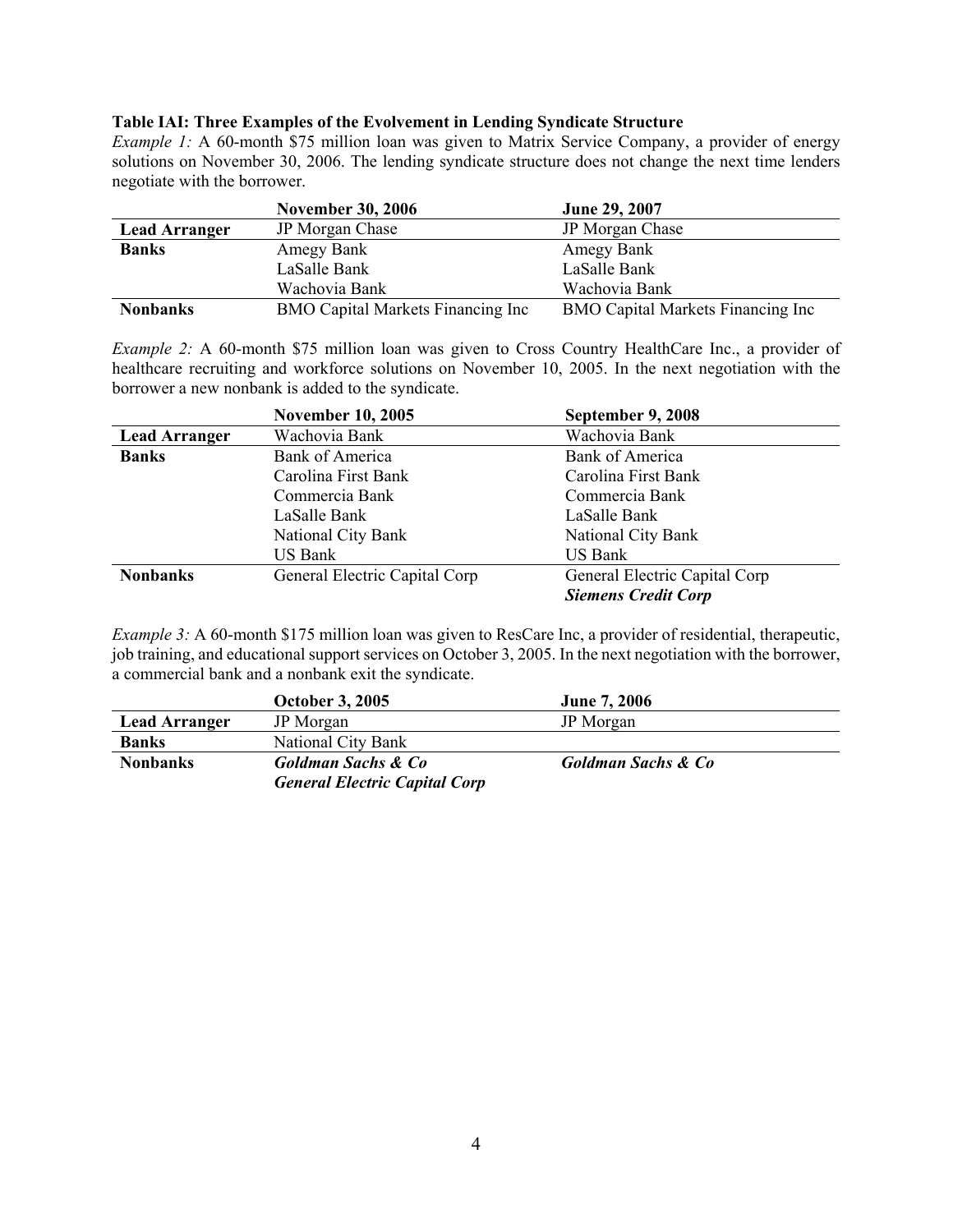# **Internet Appendix II – Institutional differences**

In the following we discuss each type of nonbank institution and the relevant differences in their sources of funding and the amount of regulations faced.

## **IAII.1. Finance companies**

 $\overline{a}$ 

Like commercial banks, the primary function of finance companies is to make loans to individuals and corporations. However, finance companies do not accept deposits, but issue shortand long-term debt, such as commercial papers and bonds, to finance loans (Saunders and Cornett, 2014). Because they do not accept deposits, they do not have the severe regulatory monitoring that banks do (Mishkin and Eakins, 2015).<sup>2</sup> Also, finance companies are likely to be specialized in one segment of the credit market. They have more product expertise because they generally are subsidiaries of nonfinancial industrial companies.

Carey, Post and Sharpe (1998) show that finance companies are more willing to take on riskier customers and borrowers turned away by banks. They find that the nature of ownership of finance companies can affect finance companies' operations. Finance companies that are subsidiaries of manufacturing or commercial firms generally exist to promote the sale of their parents' products. Other finance companies, even though wholly owned, might operate as independent lenders. On the other hand, the operations of finance company subsidiaries of bank holding companies may be constrained to some degree by regulations.

While the loan portfolio of finance companies differs significantly in consumer and small business loans, Carey et al. (1998) argue that finance companies are in direct and active

<sup>&</sup>lt;sup>2</sup> State and federal authorities to some extent regulate the terms of debt contracts including the maximum amount of a bank loans. However, Mishkin and Eakins (2015) argue that there are no restrictions on the assets finance companies hold, or how finance companies raise their funds.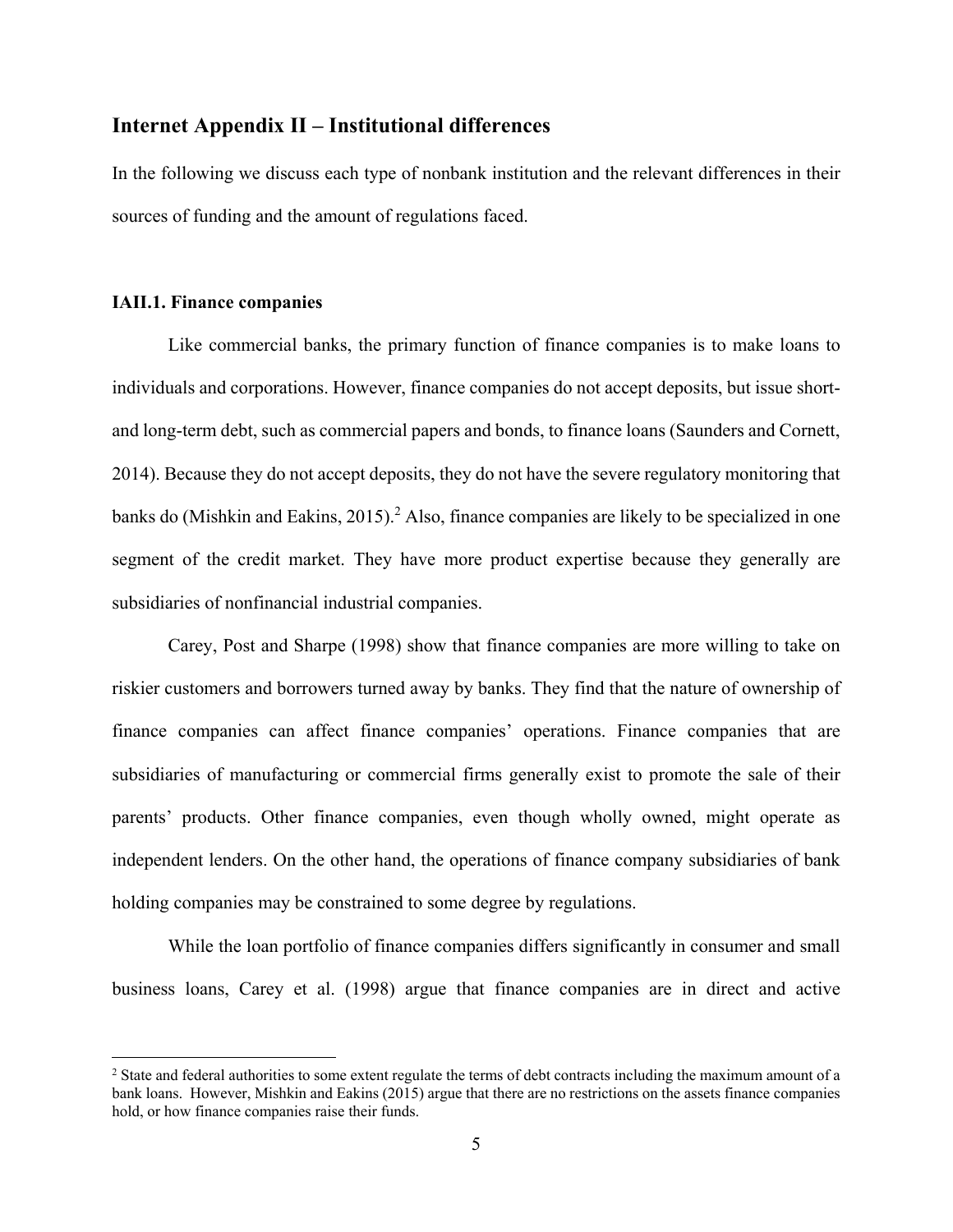competition with banks in providing corporate loans. Using corporate loan data from DealScan, they find that the borrowers of finance companies have generally higher observable risk, especially higher leverage. However, after controlling for borrower risk, Carey et al. (1998) do not find any major difference between corporate lending by finance companies and that of banks when they compare loan terms. Mishkin and Eakins (2015) argue that funding is not necessary difficult for large finance companies because they have access to the money markets and can sell commercial paper. General Electric Capital Co. (GECC), Ally Financial, and CIT Group Inc. are examples of finance companies that provide corporate loans.

## **IAII.2. Open-end funds (Mutual funds) and closed-end funds**

Open-end and closed-end funds pool investors' capital and invest in a variety of financial assets including securities and corporate loans. What makes open-end investment vehicles such as mutual funds different from other types of nonbank institutions is their funding process. Open-end funds have outstanding redeemable shares. When an investor invests in an open-end fund, the fund issues new shares and when the investor sells shares, they are bought back by the fund (the number of shares is not fixed). This is different from closed-end funds that sell a fixed number of shares at an initial public offering, after which the shares typically trade on a secondary market, such as the New York Stock Exchange or the Nasdaq Stock Market.<sup>3</sup> Stein (2013) argues that the "demandable" nature of equity in mutual funds makes lending by mutual funds different from lending by banks as mutual funds are subject to more liquidity shocks<sup>4</sup>.

 $\overline{a}$ 

<sup>&</sup>lt;sup>3</sup> For more information see www.sec.gov/answers/mfclose.htm.<br> $\frac{4 \text{ Acording to Mishkin and Raking (2015) by the beginning of}}{4 \text{ Acording to Mishkin and Rakin (2015) by the beginning of}}$ 

<sup>&</sup>lt;sup>4</sup> According to Mishkin and Eakins (2015) by the beginning of 2013, 75% of mutual fund shares were owned by households. The median mutual fund investor is middle class with financial assets of \$190,000 and annual income of \$80,000.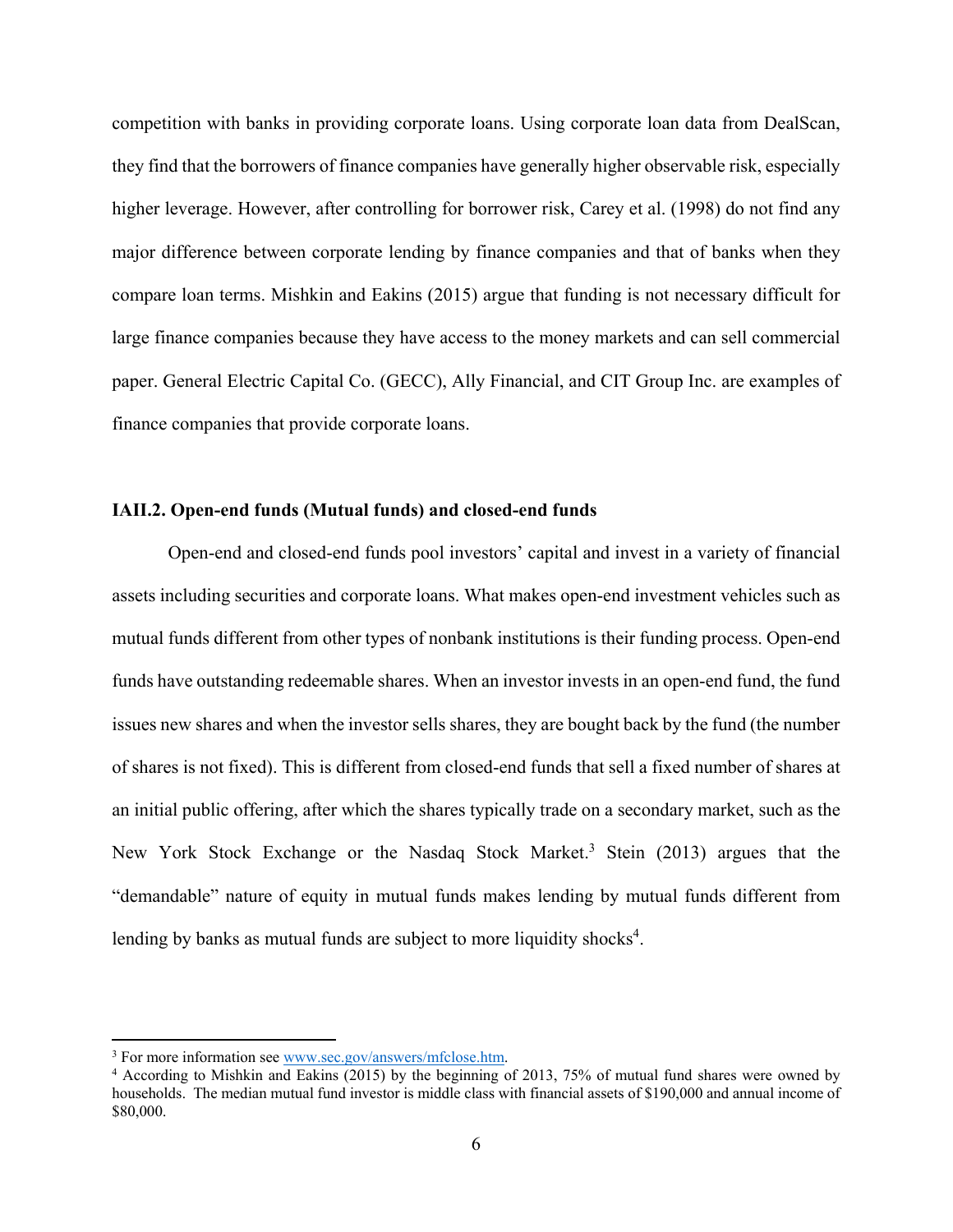In an open-end fund, new investors purchase shares directly from the open-end fund at a price that is determined by the fund's per-share net asset value (NAV) plus any shareholder fees that the fund imposes at purchase (such as sales loads).<sup>5</sup> The NAV represents the fund's intrinsic value.

Mutual fund investors have the right to redeem their shares on any given day. Prior studies show that large redemptions impose a substantial cost on mutual funds, especially if their assets are illiquid. These costs include, but are not limited to, transactions costs, commissions, and price impacts due to increases in trading volumes (Edelen, 1999; Alexander, Cici, and Gibson, 2006; Coval and Stafford, 2007). Redemptions may also induce other investors to redeem their own shares (Christoffersen, Evans, Musto, 2013). Ivković and Weisbenner (2009) show that individual investors exhibit relatively high turnover in their mutual fund accounts. Further, Sialm, Starks, and Zhang (2015) show that even in defined contribution (DC) retirement plans, in which participants rarely adjust their portfolio allocations, DC plan sponsors (employers) take an active role by continuously replacing poorly performing funds with those that exhibit superior prior performance. Therefore, mutual funds are expected to take any possible measure to mitigate the damage from redemptions. The implication of this for syndicated lending is that mutual funds are expected to care more about the liquidity of loans than institutions with fewer restrictions on their funding side.

Further, mutual funds are highly regulated.<sup>6</sup> They are required by law to provide free of charge shareholder reports including financial statements and standardized measures of historical

 $\overline{a}$ 

<sup>&</sup>lt;sup>5</sup> Shares are redeemable at their approximate NAV minus any fees the fund imposes at that time (such as deferred sales loads or redemption fees).

<sup>&</sup>lt;sup>6</sup> The Securities Act of 1933, the Securities Exchange Act of 1934, The Investment Company Act of 1940, and the Investment Advisers Act of 1940 are some of the main regulations that specify various disclosure guidelines and set restrictions on purchase and sale of fund shares as well operating standards issued by SEC. According to Mishkin and Eakins (2015), mutual funds are the only companies in America that are required by law to have independent directors.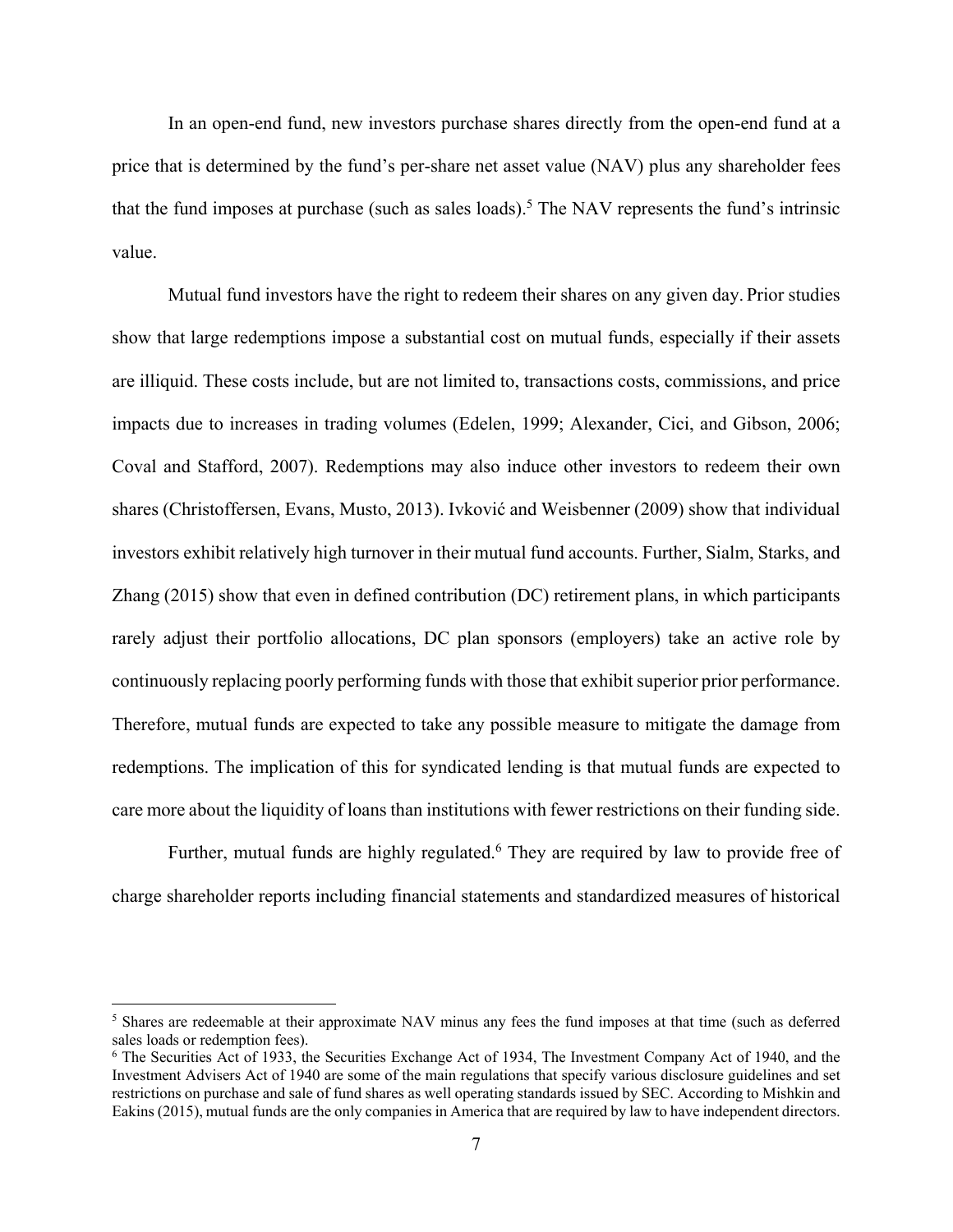performance and also to disclose fund prospectuses including fund's goals, fees and expenses, investment strategies, and risks.

Further, a mutual fund manager's income is typically a salary plus additional income based on total assets under management. Unlike hedge funds managers, mutual fund managers' compensation is not primarily based on incentive performance fees. Lastly, although closed-end funds are not subject to redeemable shares, they have to raise capital by issuing new securities through seasoned equity offerings.

#### **IAII.3. Hedge funds and private equity firms**

1

The Investment Company Act excludes from the definition of "investment company" any issuer whose outstanding securities are beneficially owned by not more than one hundred persons.<sup>7</sup> These are known as "private investment companies," the most famous groups of which are hedge funds and private equities. Hedge funds and private equities are typically limited partnerships in which the managing partner is given a broad investment mandate. They rely on deep-pocket "sophisticated high net worth" investors. In addition, hedge funds are characterized by limits on investor's liquidity with lock-up periods of one year or more and additional restrictions on withdrawals. These factors along with relatively low regulatory barriers give hedge fund managers flexibility in composing long-term strategies (Ackermann, McEnally, and Ravenscraft, 1999). Hence, they are not prone to funding shocks the way mutual funds and closed-end funds are. Another major difference with mutual funds is that hedge funds and private equities are characterized by strong performance incentives. The manger's fee is linked to fund performance. In addition, managers often invest a substantial amount of their own money in the fund. Fung and

<sup>&</sup>lt;sup>7</sup> Also, that is not making and does not at that time propose to make a public offering of such securities.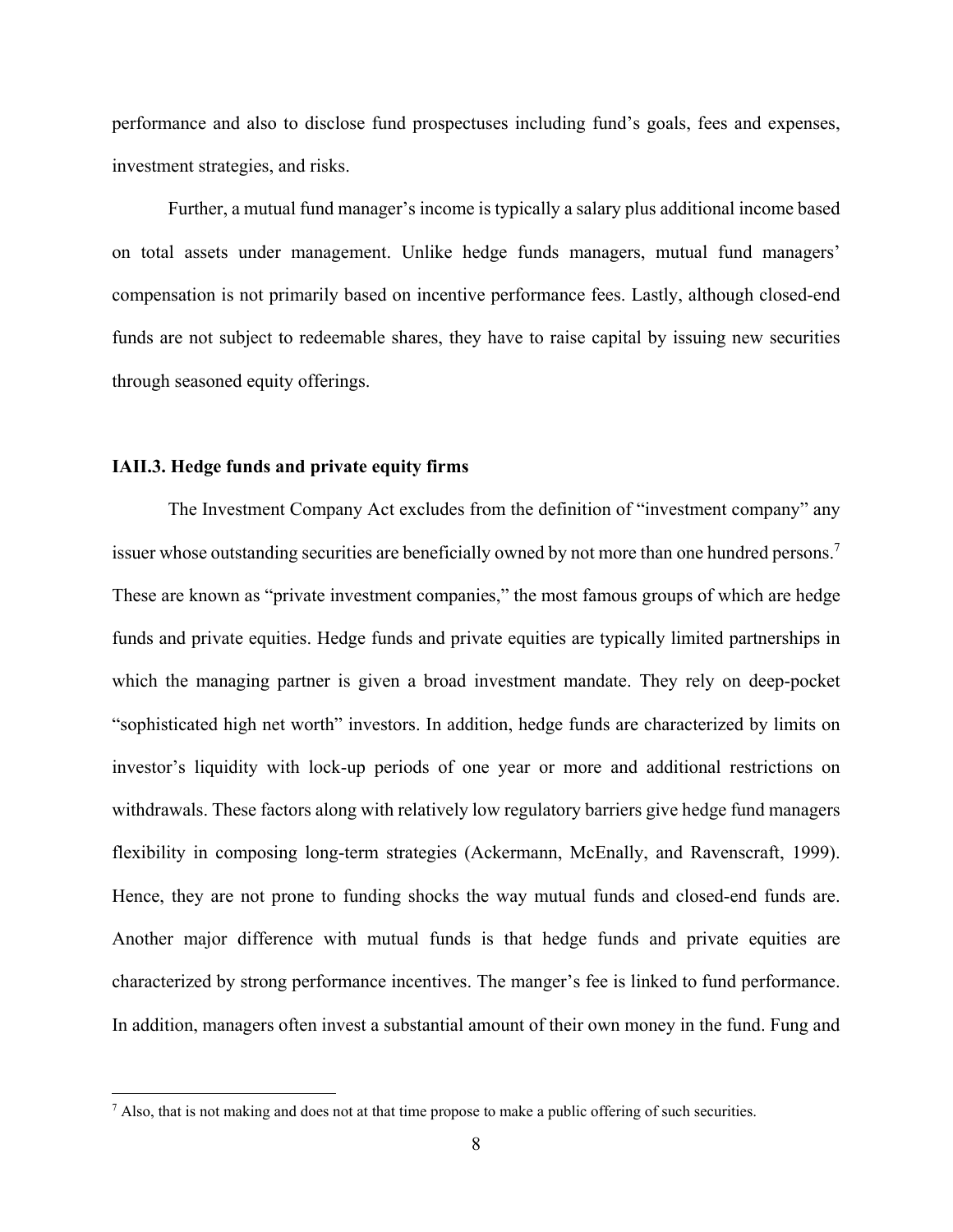Hsieh (1997) indicate that hedge funds follow strategies that are dramatically different from mutual funds.

Ackermann et al. (1999) argue while mutual funds rely more on market forces and government regulation to mitigate principal-agent problems, hedge funds generally emphasize incentive contracts and ownership structure.

#### **IAII.4. Collateralized loan obligations (CLOs)**

CLOs are collateralized debt obligations that are backed by corporate loans. Like closedend or open-end funds which invest in a portfolio of loans, the CLO investment manager also issues securities against a loan portfolio. However, there are two major differences. In funds that invest in bank loans, the securities issued are simple shares, but with CLOs, different types of securities are issued. Also, unlike CLOs, the shares that some funds issue can be redeemed. To structure a CLO, an investment management company assembles a collateral portfolio by acquiring pieces of syndicated corporate loans and issues securities to investors backed by the principal and interest payments from the loans. CLOs are funded by equity and debt. Stein (2013) argues that while demand for loans from CLOs may play a role in driving loan issuance, pricing, and loan structure, CLO equity does not necessarily represent a form of demandable short-term financing and hence does not have the potential to contribute to fire-sale dynamics in the same way as mutual fund financing.

Focusing on the lending standards for loans with CLO participation, Benmelech, Dlugosz, and Ivashina (2012) argue that contrary to the findings in studies of other forms of securitization, such as mortgage-backed securities (MBSs) vehicles, securitized corporate loans are no riskier than similar loans that were not securitized. The reason is that unlike mortgage securities, corporate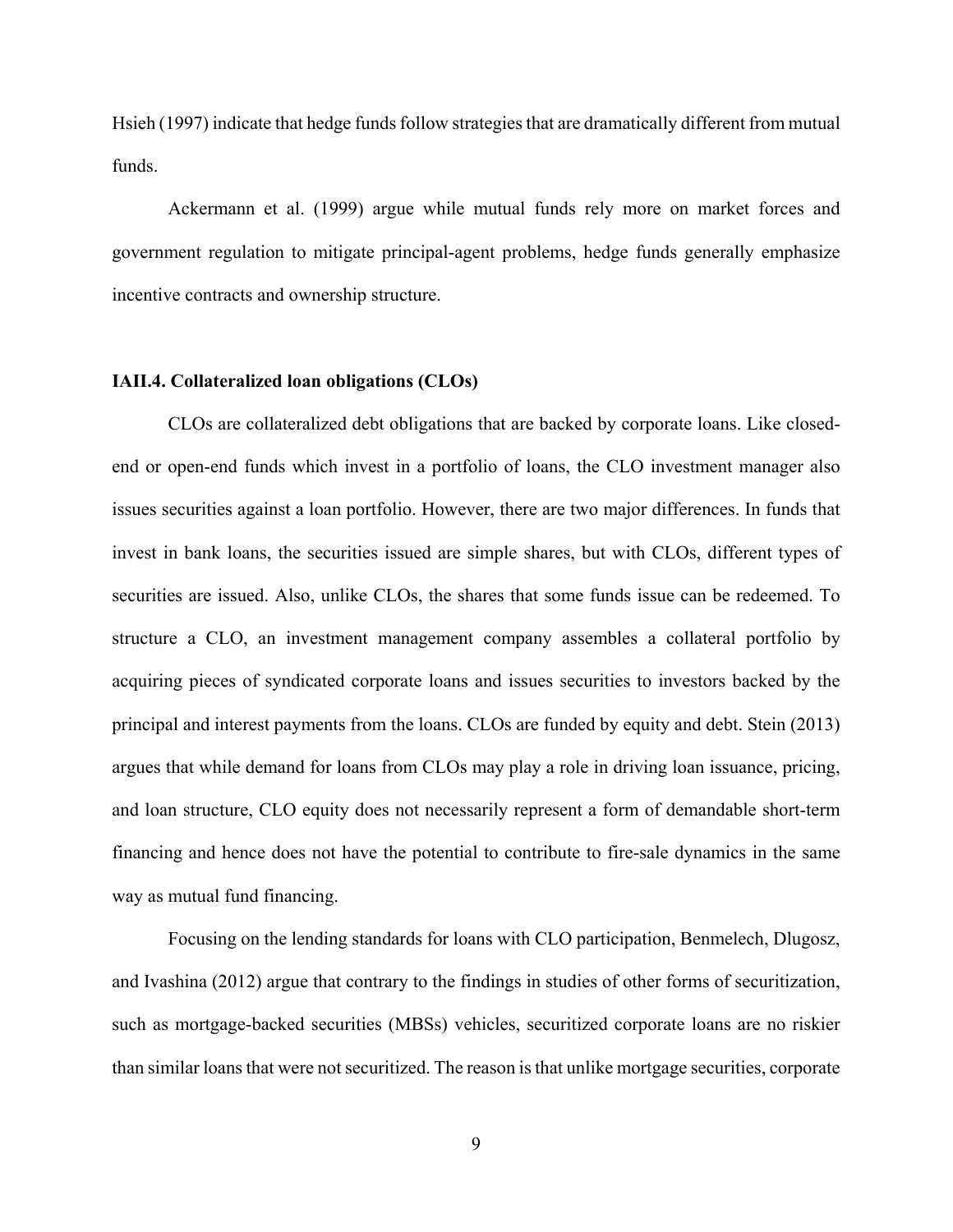loans are only partially securitized, that is, CLOs form only a fraction of the lending syndicate. Moreover, the bank that originates the loan (the lead bank) typically retains a fraction of the loan on its balance sheet. Lastly, CLOs have a limited life that affects their ability to renegotiate. At some point they are not allowed to reinvest in a borrower.

#### **IAII.5. Investment banks and dealer-brokers**

Lim et al. (2014) categorize investment banks and commercial banks in the same group ("banks") and different from other nonbank institutions. Because we hypothesize that the source of funding matters in a lender's decision to manage its asset portfolio, we distinguish between investment banks and commercial banks. Commercial banks are financial institutions that take deposits from consumers and provide them with services such as loans, mortgages, and credit cards. Prior research shows that insured depositors' funding and withdrawals are less sensitive to commercial bank performance or market conditions than are non-insured sources of funding (e.g., Flannery, 1998).

Investment banks are distinguished from commercial banks in that, first, their main source of funding is not deposits. Second, making loans is generally not their primary source of income. Instead, they rely on a variety of income-generating activities including giving advice on restructuring and mergers and acquisitions, investment management, trading, underwriting securities and research. In terms of financing, investment banks have more flexibility than commercial banks (other than the ability to accept deposits). According to Saunders and Cornett (2013), repurchase agreements, payables to customers and other brokers-dealers, and short-term and long-term unsecured debt are the main sources of financing for investment banks. The equity capital levels for investment banks are generally lower than commercial banks.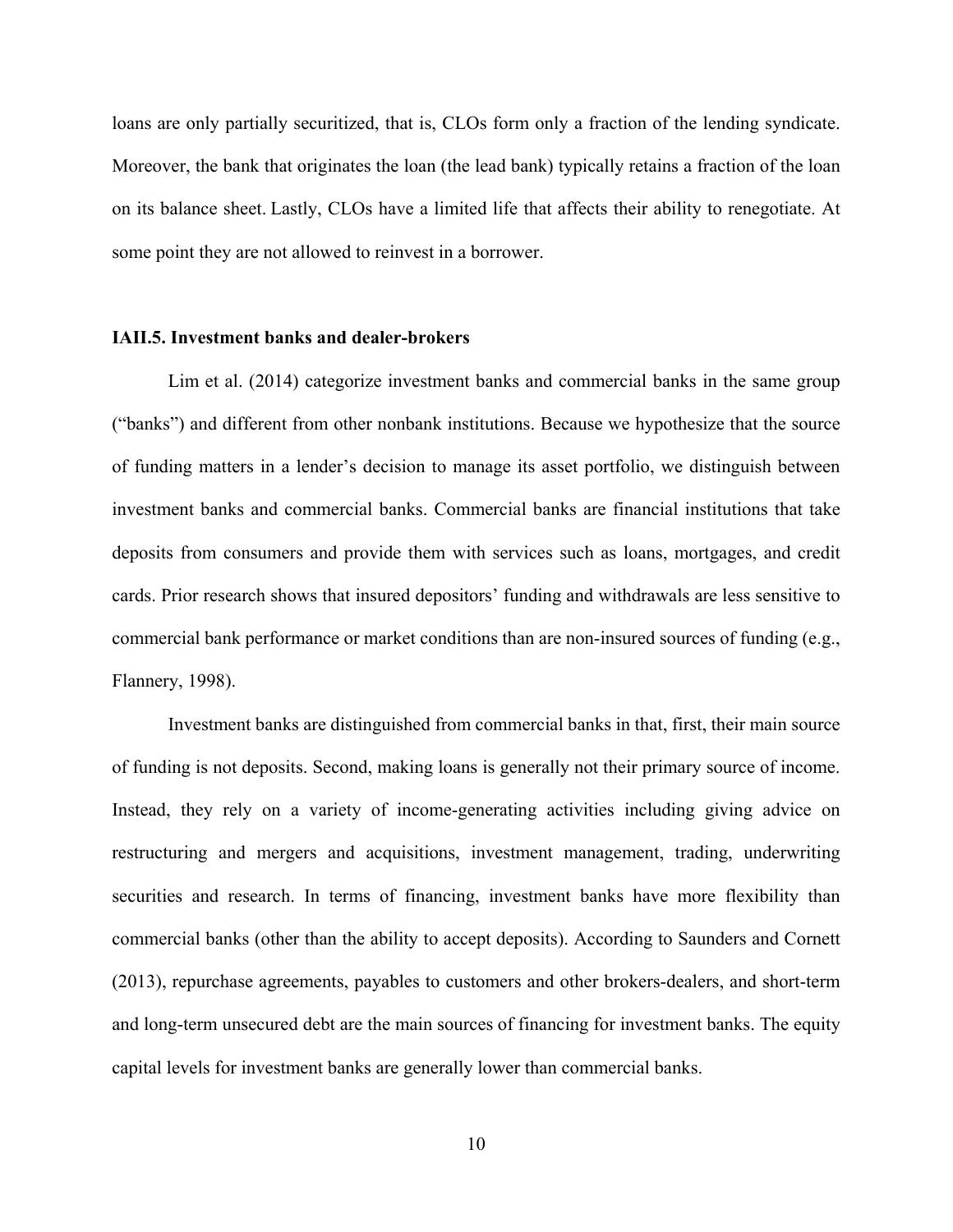#### **IAII.6. Insurance companies and other**

The goal of insurance companies is to protect individuals and corporations (policy-holders) from adverse events. The insurance industry is generally divided into life insurance services (more than 70% of assets) and property and casualty services. Insurance companies are financed by policy holders or shareholders. Policies are long-term liability contracts. The funding for insurance companies is usually stable. Policy holders withdraw their policies only when they decide that they no longer need or want their policy. Cancelling a policy is sometimes accompanied by a penalty, and some policies have cash settlement values which are lower than the intrinsic value of policyholders contributions. Further, insurance companies are highly regulated.

Lastly, there are lenders that do not belong to any of the above categories such as Bill and Melinda Gates Foundation, or those that are unknown. These lenders are rare (5% of the total lenders in our sample) and we categorize them in the "other" category.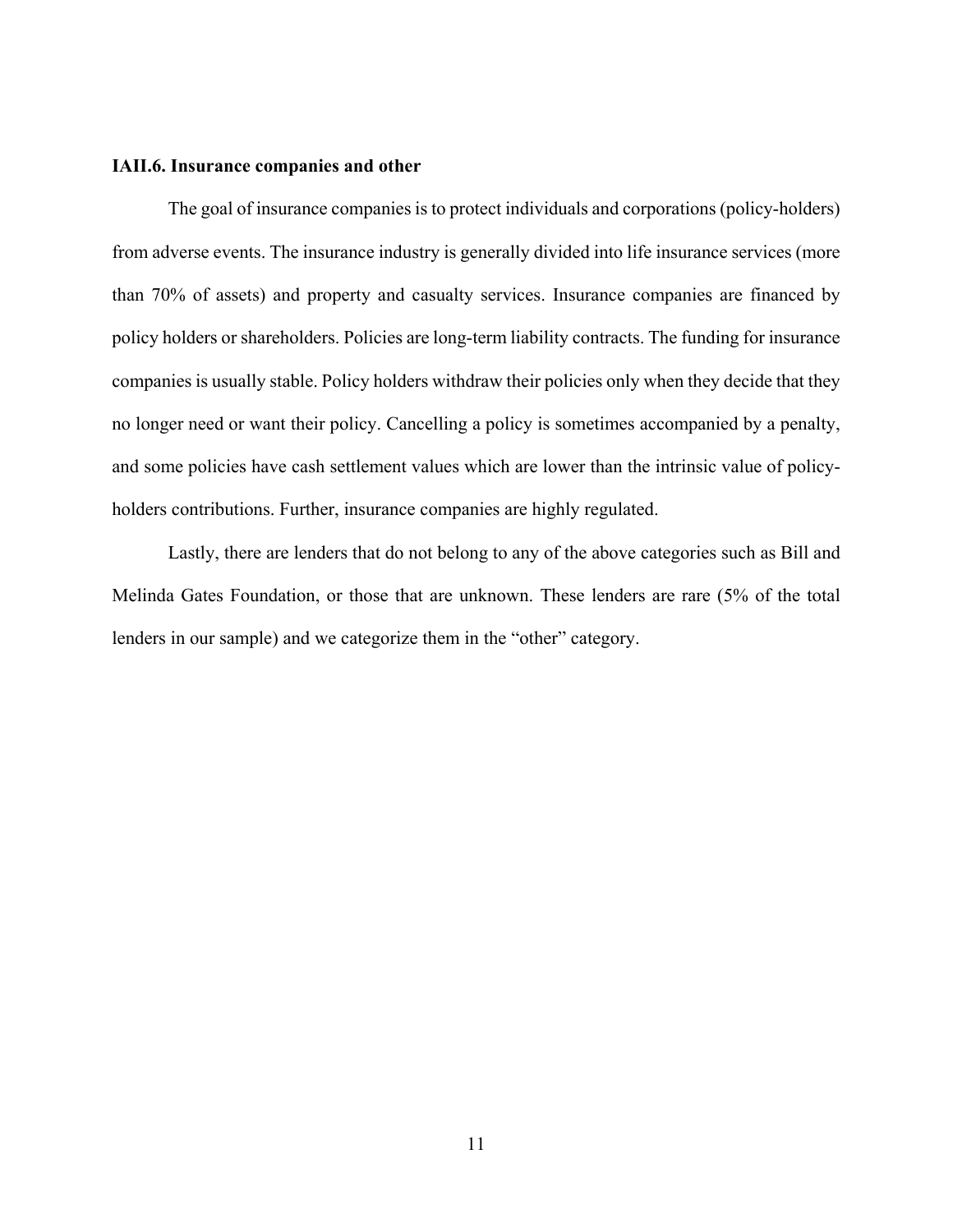# **Internet Appendix III – Lender identification**

## **IAIII.1. Identifying Lender Types**

We identify lender types in three rounds. We start with the DealScan field named "Institution Type" to identify the lender classifications. Depository institutions including commercial banks, savings institutions (thrifts), and credit unions are categorized into the first group, Commercial Bank. To identify those institutions, we start from lenders whose type in DealScan is "U.S. Bank" and "Thrift /S&L" and foreign Bank, identified as "African Bank," "Asia-Pacific Bank," "East. Europe/Russian Bank," "Foreign Bank," "Middle Eastern Bank," and "Western European Bank." Lenders identified as "Investment Bank" are put into our second group, Investment Bank. The third category, Finance Companies, includes lenders identified by DealScan as "Finance Company" or "Leasing Company." "Inst. Invest. Insur. Co." and "Insurance Company" form our fourth group, Insurance Company. The sixth and seventh categories are Openend Mutual Funds and Closed-end Funds, and these are identified by DealScan as "Inst. Invest. Prime Fd," "Mutual Fund," and "Pension Fund." We categorize "Distressed (Vulture) Fund" and "Inst. Invest. Hedge Fd" into our eighth category, Hedge Fund/Private Equity. The next category is Collateralized Loan Obligations (CLO) that includes firms identified as "Inst. Invest. CDO." The remaining lenders form the last category, Other. These are "Corporations," "Inst. Invest. Other," "Other," "Trust Company," "Specialty," and lenders with missing DealScan data that did not fit into the other categories.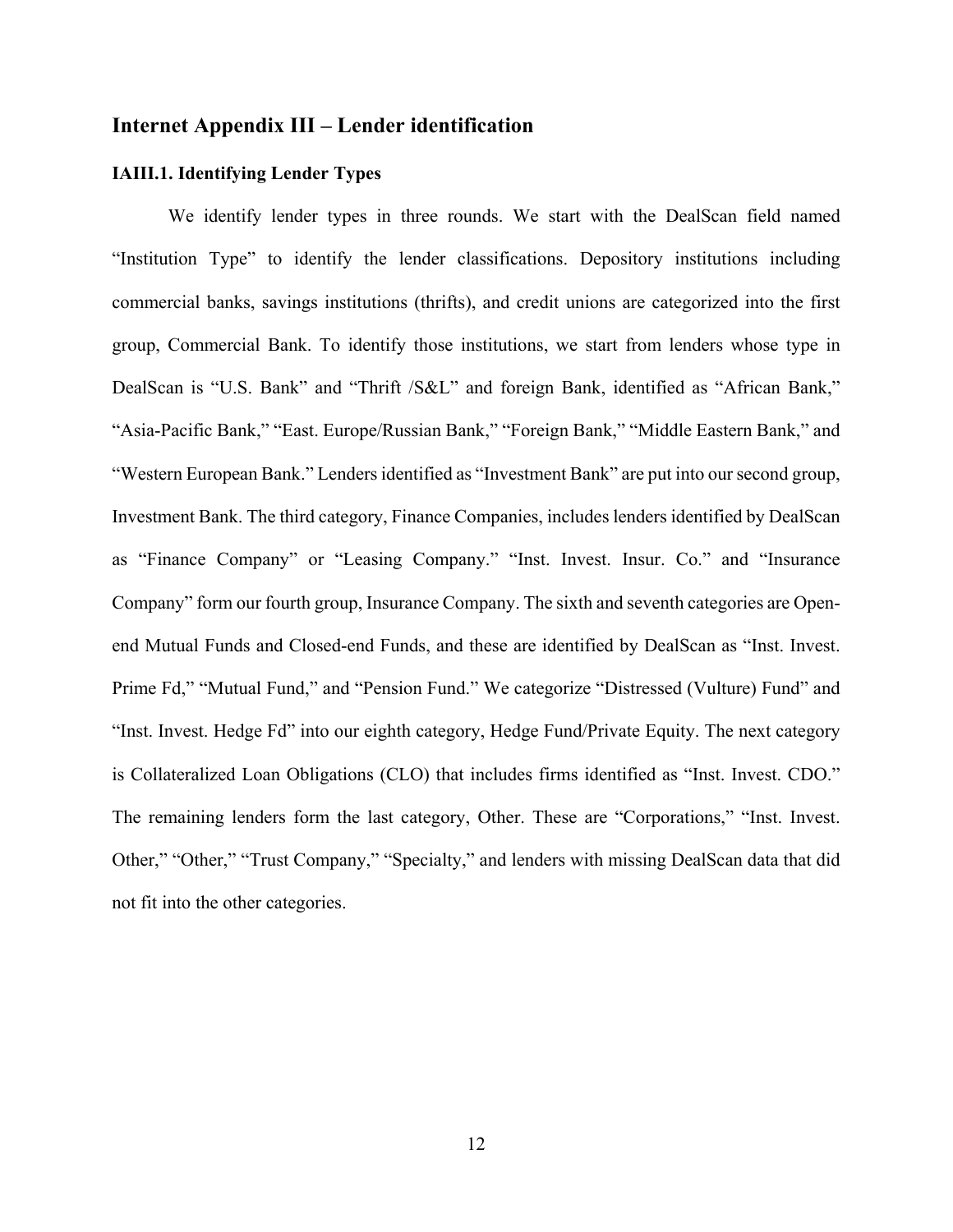| Type                           | DealScan's Institutional Type                                                                                                  |
|--------------------------------|--------------------------------------------------------------------------------------------------------------------------------|
| Commercial Bank                | US Bank, Thrift / S&L, Western European Bank, African Bank,<br>Asia-Pacific Bank, East. Europe/Russian Bank, Foreign Bank, and |
|                                | Middle Eastern Bank                                                                                                            |
| Investment Bank                | Investment Bank                                                                                                                |
| <b>Finance Company</b>         | Finance Company and Leasing Company                                                                                            |
| <i>Insurance Company</i>       | Insurance Company and Inst. Invest. Insur. Co.                                                                                 |
| Mutual Fund                    | Mutual Fund, Inst. Invest. Prime Fd, and Pension Fund                                                                          |
| Hedge Fund                     | Inst. Invest. Hedge Fd, Distressed (Vulture) Fund                                                                              |
| Collateralized Loan Obligation | Inst. Invest. CDO                                                                                                              |
| <i>Other</i>                   | Other, Inst. Invest. Other, Corporation, Trust Company and Specialty                                                           |

#### **Table IAIII -1**

In the second round, we use information in fields other than institution type to better identify the lenders. Of the investment funds that we identify in the previous round, we allocate public firms to the category closed-end funds, since public firms cannot be open-end. We also search for the words "savings" and "thrift" in the lender name and manually check if they are considered depository institutions (less than 1% of the lenders). If so we categorize them as Commercial Bank. We also look for the name "CLO" or "CDO" or "obligation" in the lender names and manually check if they should be categorized as CLOs (around 7% of lenders). Next, we search for the words "high-yield," "high yield," "prime," "float," "loan fund" to identify misclassified loan funds (3% of the lenders) and assign them to closed-end funds if they are public and to open-end funds if they are not.

In the third round, we manually check lenders whose primary Standard Industrial Classification (SIC) code is between 6011 and 6062, or is 6081, 6082, 6099 or 6111, or is between 6712 and 6719, and add them to the list of commercial banks if appropriate. Further, we carefully reassign lenders that are otherwise categorized as investment banks if their SIC code is 6211, as insurance companies if their SIC code is between 6311 and 6361, or it is 6399 or 6411. SIC code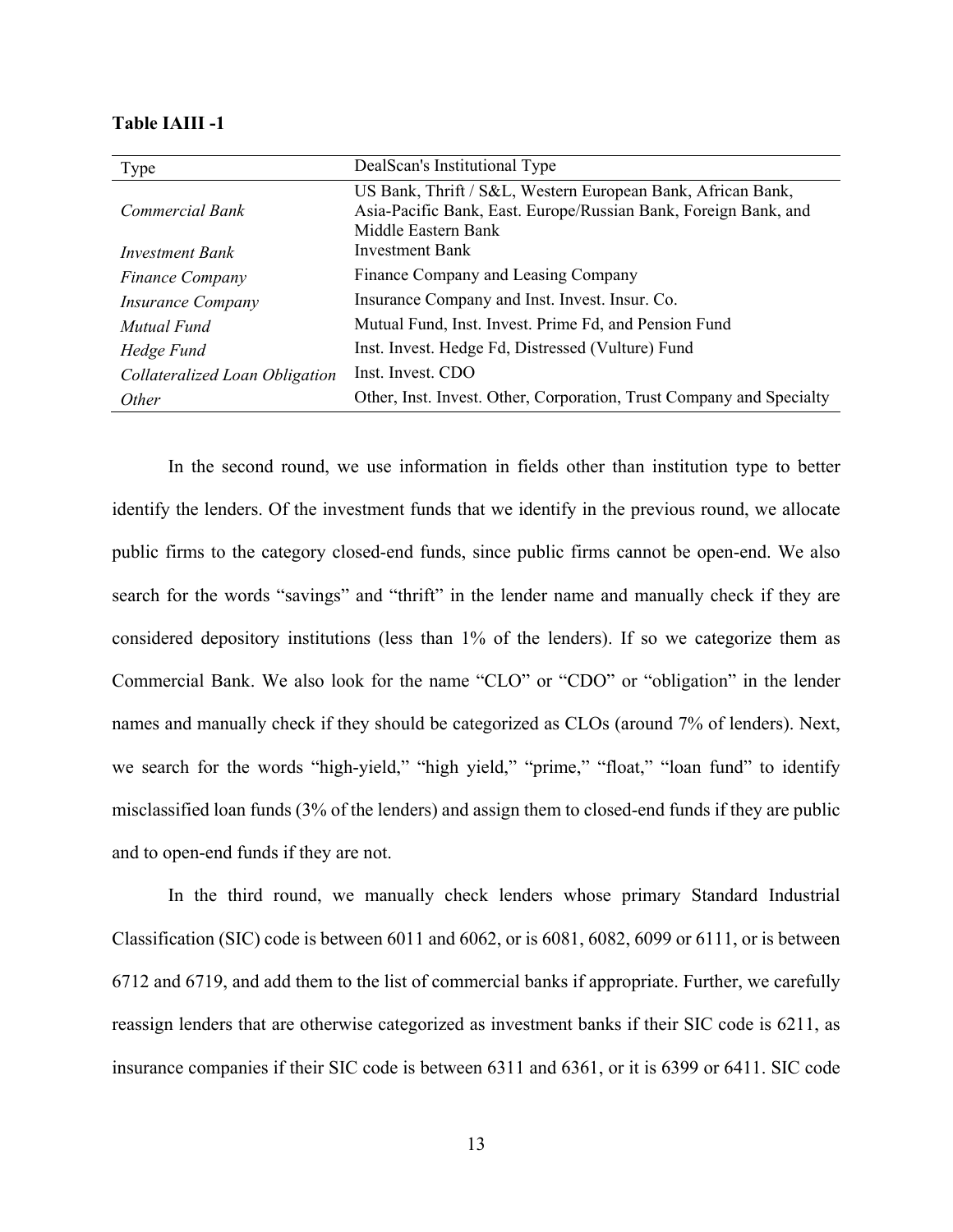of 6722 belongs to open-end funds, while SIC code of 6726 refers to closed-end funds. At the end of the third round we recategorize about 4% of the lenders.

Last, we manually check the profile of all nonbank institutions using CapitalIQ, Moody's, Bloomberg, SEC filings, and other news contents. We make following adjustments after reading through the company description from different sources. First, we reclassify lenders in the first category (Commercial Bank) as investment banks if their names contain the word "securities", "capital markets", or "financial markets", and their business models focus on investment banking or brokerage services. Second, we change farm credit institutions into finance companies if DealScan mistakenly identifies those lenders as US Banks. Farm credit services do not accept deposit. Instead, they raise capital by selling highly-rated Farm Credit bonds. Third, we treat a lender as a hedge fund if the description defines the company as an employee own hedge fund sponsor, or a private investment advisor that provides services to high net worth individuals and managed separate client-focused portfolios. Fourth, we identify private equities whose names contain the word "capital partners" or whose business models specialize on privatizations, leveraged buyouts, venture capital, divestitures, and restructuring. At the end of this round, we manage to identify 3,046 unique lenders of 11 different institutional types.

#### **IAIII.2. Identifying Lead Lender**

The lead lender plays the most important role in performing the due diligence, approaching potential investors, syndicating participating lenders, managing the syndicate, and collecting and distributing interest payments. According to Standard and Poor's (2013), most of the loans have only one lead bank. The league table (the main marketing tool for the banks) requires that no more than two banks can receive the lead bank title within the same syndicate. However, the prestigious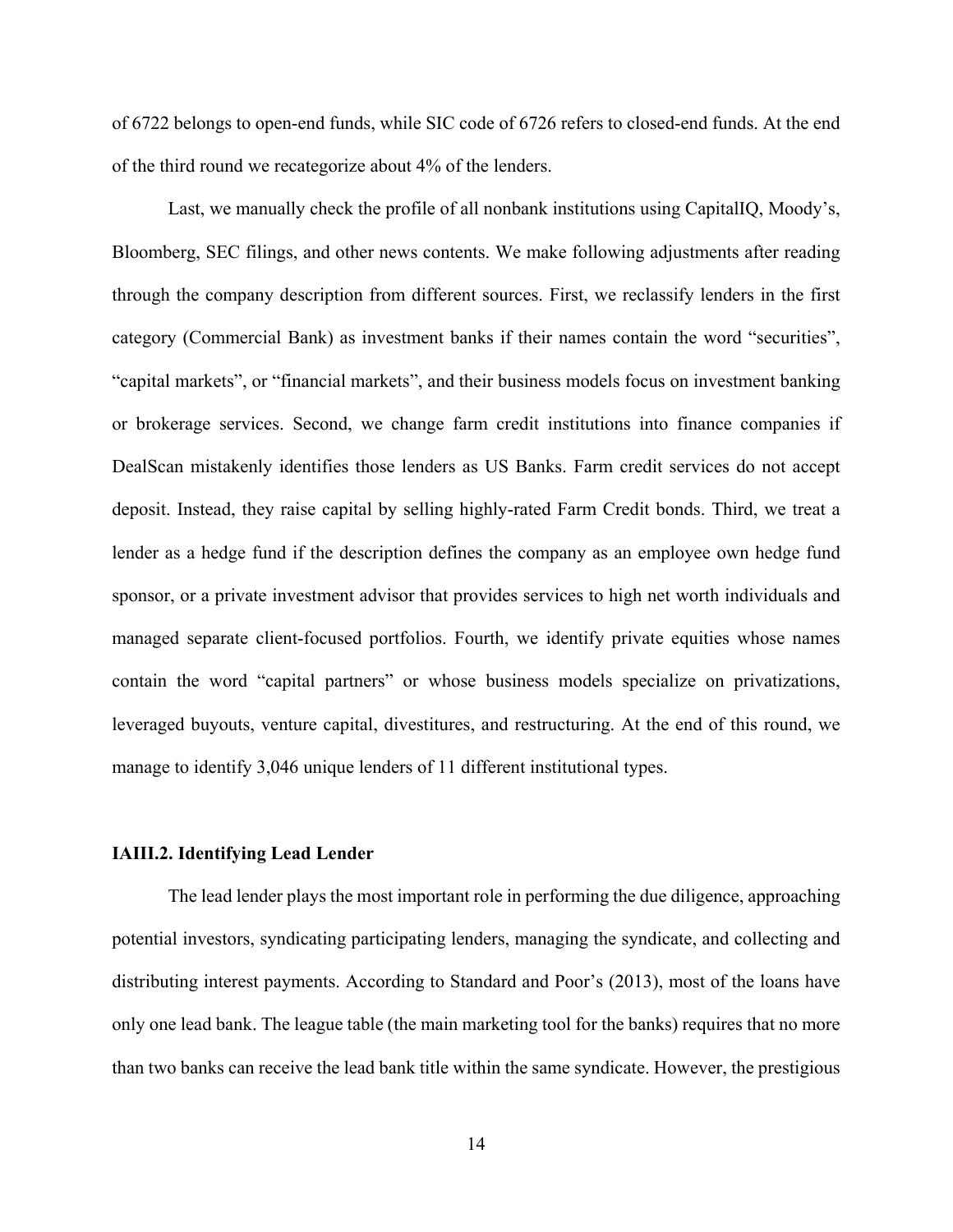title, in practice, can be assigned to multiple members in the syndicate, especially when they have large stakes in the loan. To identify the lead lender for each syndicate, we first rely on DealScan's indicator whether the bank receives Lead Arranger League credit. We find that many facilities in DealScan can have either no lead bank or multiple lead banks.

To fix the first problem of missing lead bank, we follow Ivashina (2009) and assign the lead bank title to the lender who is defined as "Agent", "Arranger", "Book runner", "Lead Arranger", "Lead Bank", or "Lead Manager". In addition, if a facility is arranged by only one lender, or the agent credit is given to only one lender in the syndicate, that lender will be the lead bank. If a syndicate has multiple lead lenders, we single out the ultimate lead lender who holds the largest share of the loan or whose title is "Admin Agent". We treat the other arrangers as "Loan Arrangers." Thus, loans can have multiple Loan Arrangers but only one Lead Lender. If the bank allocation data is not available or the administrative agent is absent, we treat the whole group of co-agents as one single ultimate lead lender.